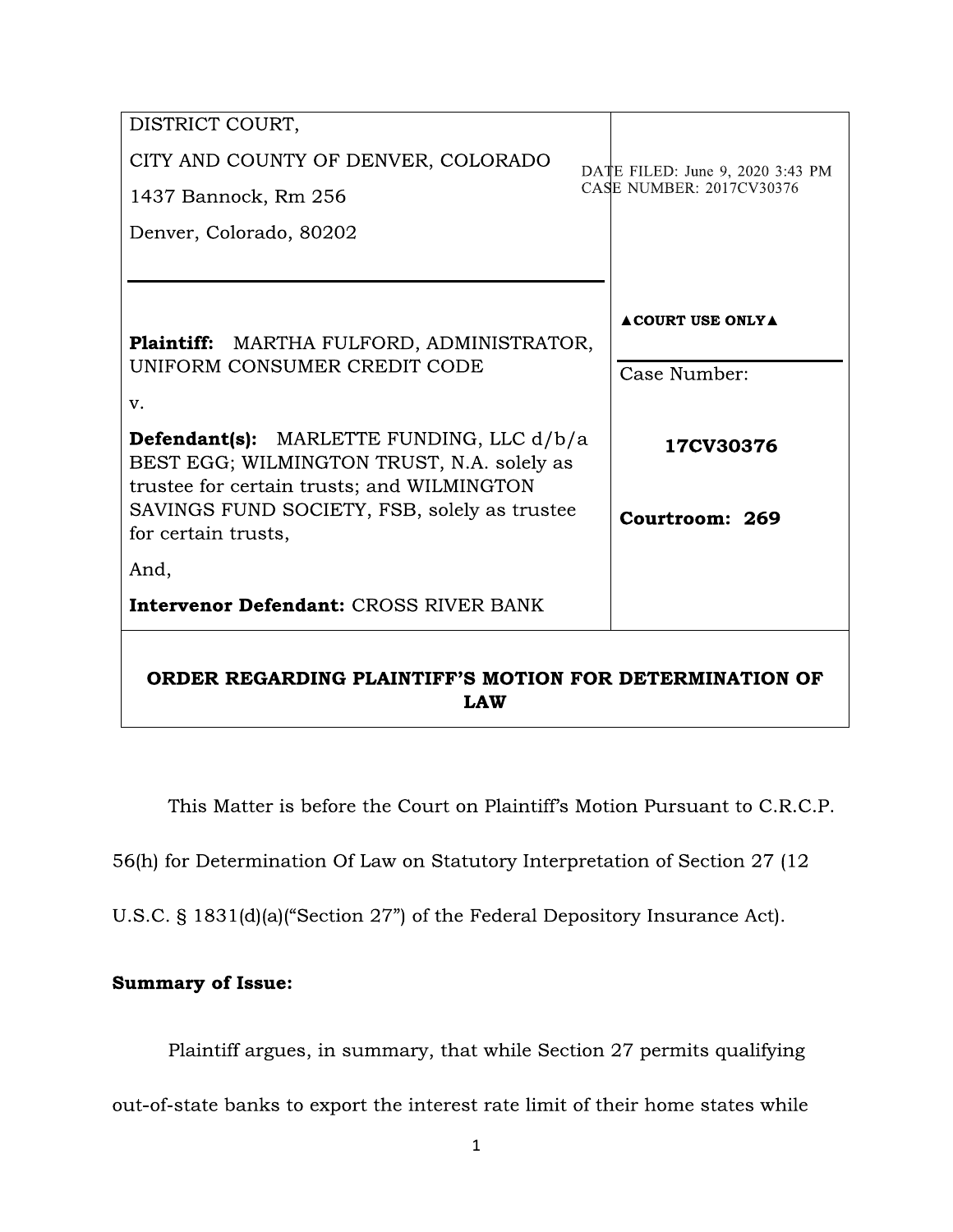lending in Colorado, they may not pass that same interest rate on to nonbanks such as Defendant Marlette (and Avant of Colorado LLC, Defendant in companion case 17CV30677). In her Motion For Partial Summary Judgment, the Administrator argues that Marlette (and Avant) are the "true lenders," but that for purposes of this Motion, even if Cross River Bank ("CRB") is the true lender, it may not export the interest rate of its home state to Defendant Marlette, a non-bank. Additionally, while the National Banking Act (NBA), 12 U.S.C. § 85, provides that national banks may charge interest on loans of the state where they are located, and Section 27 permits state banks the same ability, which removed an unfair advantage of national banks, the Administrator argues that this privilege under the act does not extend to nonbanks. Plaintiff also cites to Madden v. Midland Funding, LLC., 786 F.3d 246, 250 (2d Cir. 2015) in support of this argument.

In opposition, Defendants argue that under Colorado law, a third-party lender, such as Marlette, an assignee, stands in the same shoes as the assignor bank, citing Tivoli Ventures, Inc. v. Bumann, 870 P.2d 1244, 1248 (Colo. 1994) (where the FDIC assigned a loan to a non-bank third party, the Court found that the Colorado statute of limitations did not apply because the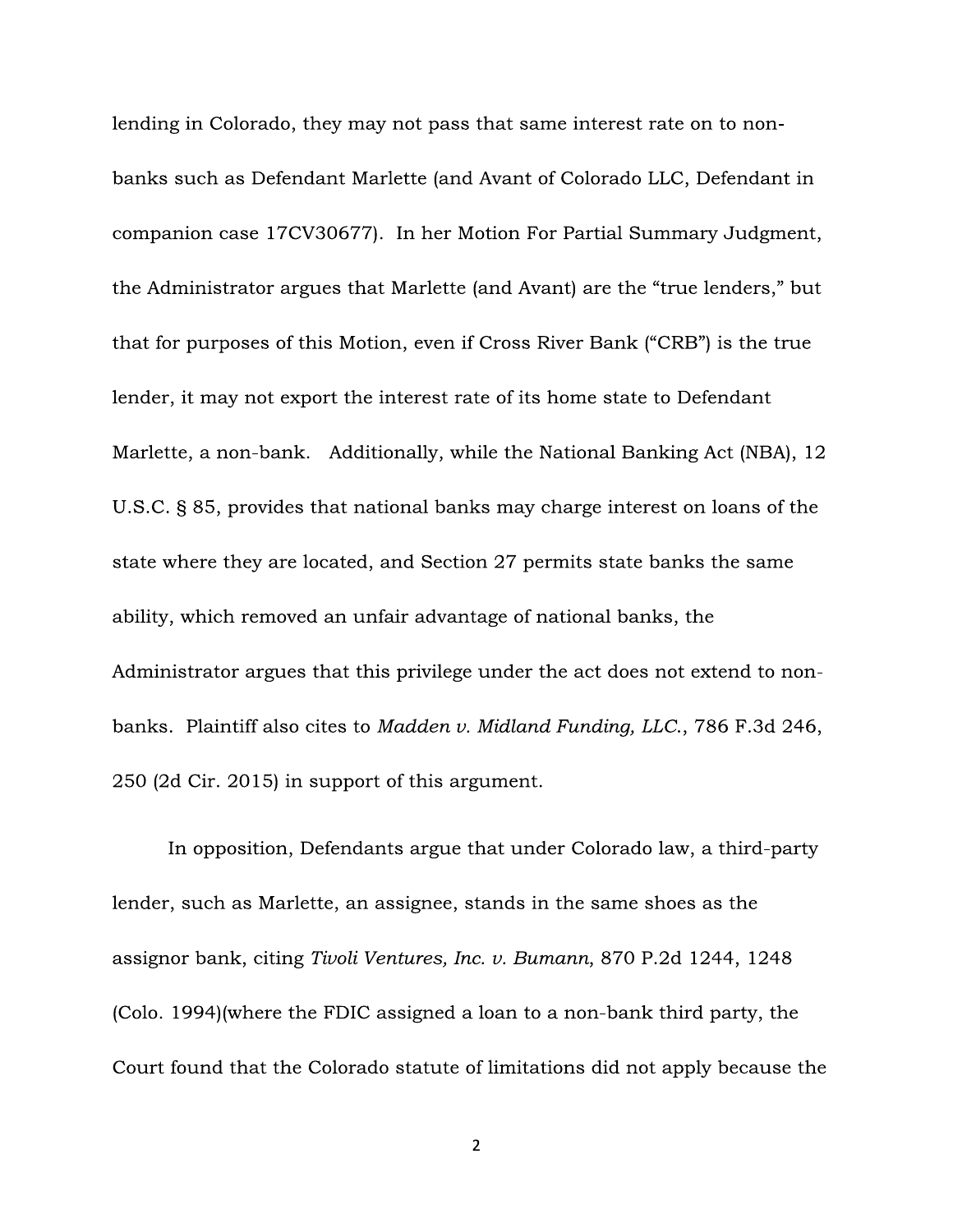assignee's position was the same as the assignor). Further, that contrary to

what the Administrator argues, Section 27 protects banks' rights both to make

and sell loans without impairing their terms, which, Defendants argue, has

been the law for over two centuries. Finally, Defendants argue that to

interpret Section 27 as Plaintiff does would violate the Dormant Commerce

Clause and the Contracts Clause of the United States Constitution.

## **Applicable Law:**

In order to prevent discrimination against State-chartered insured depository institutions, including insured savings banks, or insured branches of foreign banks with respect to interest rates, if the applicable rate prescribed in this subsection exceeds the rate such State bank or insured branch of a foreign bank would be permitted to charge in the absence of this subsection, such State bank or such insured branch of a foreign bank may, notwithstanding any State constitution or statute which is hereby preempted for the purposes of this section, take, receive, reserve, and charge on any loan or discount made, or upon any note, bill of exchange, or other evidence of debt, interest . . . at the rate allowed by the laws of the State, territory, or district where the bank is located, whichever may be greater.

12 U.S.C. § 1831d(a)

C.R.S.  $\S$  5-2-201 establishes a maximum of 12% per annum for

consumer loans that are not "supervised" and 21% per annum for "supervised"

loans."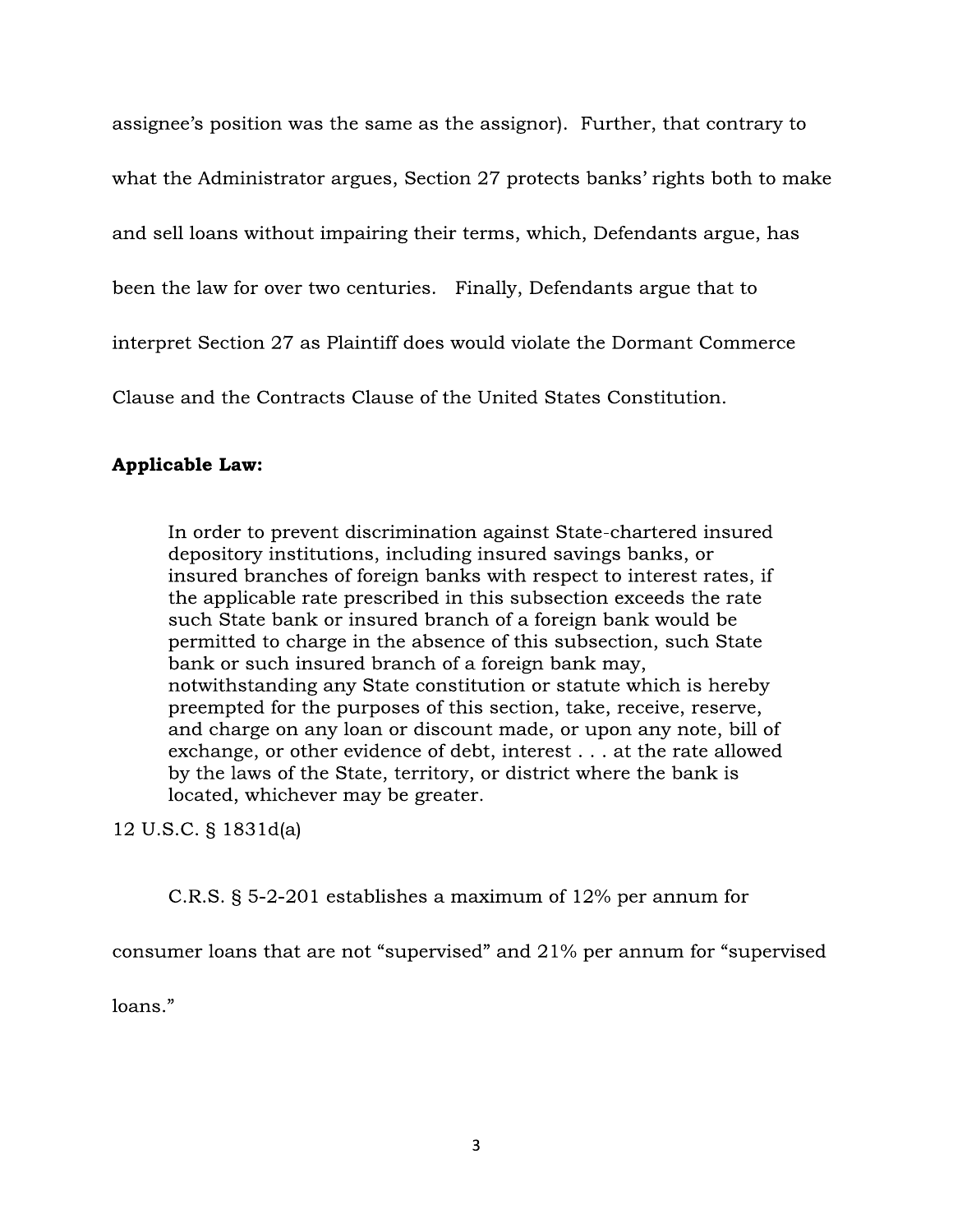Under the National Bank Act, a national bank may charge interest on any loan at the rate allowed by the laws of the state in which the bank is located. 12 U.S.C. § 85 (1988). In addition, a national bank may "export" a favorable interest rate from the state in which it is located in transactions with borrowers from other states. Marguette National Bank v. First Omaha Service Corp., 439 U.S. 299 (1978); Hill v. Chemical Bank, 799 F. Supp. 948 (D.Minn. 1992).

#### Analysis:

There is no dispute that the loans at issue in this matter were made at a rate above that permitted by Colorado law. There is no dispute that Defendant Marlette, and the other Defendants, are not banks. Defendants argue that the interest rate on loans issued by Marlette is permissible because the originating lender on the loans in question in this matter, was CRB. As an out of state bank, CRB may export the interest rates of its home state of New Jersey to other states that have lower usury rates. Any loans by CRB that are above limits set by Colorado law are permissible, it is argued, because any state law to the contrary is preempted by federal law, Section 27. Plaintiffs concede this point, but argue that Marlette is a non-bank entity. Further, that Section 27,

4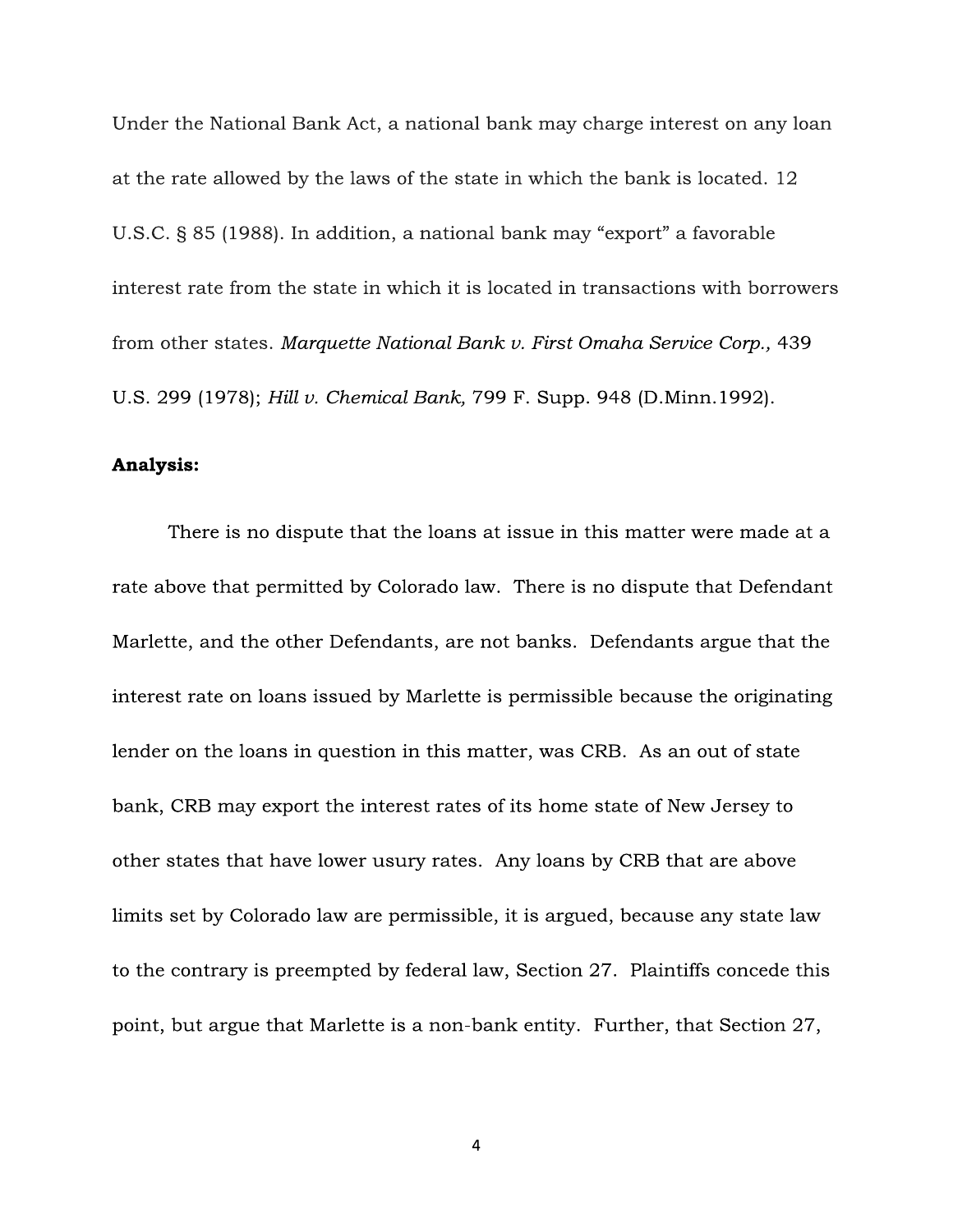by its plain language does not apply to non-banks, therefore federal preemption does not apply. The Court agrees.

The Administrator is authorized to enforce compliance with the Colorado Uniform Consumer Credit Code (UCCC) including conducting investigations of violations of the UCCC. See C.R.S.  $\S$ § 5-6-104, 5-6-106, 5-2-305. Analysis of federal preemption begins with the basic assumption that Congress did not intend to displace state law. Forfar v. Wal-Mart Stores, Inc. 436 P.3d 580, 588 (Colo. App. 2018). Section 27 refers to state banks or branches of banks. Congress could have easily included additional language if it intended this privilege to extend beyond banks, their branches, or their subsidiaries. For instance, Congress could have added language such as "... such state bank or such insured branch of a foreign bank, and any approved non-bank lender, .. ." It did not, and the language it did use is not so broad as to include nonbanks. Although, the United States District Court of Colorado was analyzing this matter on a removal issue and whether complete federal preemption applied, the federal court, wrote, "The Court rejects this argument and agrees instead with the courts holding that, even if complete preemption applies to claims brought against state-chartered banks, it does not apply to claims

5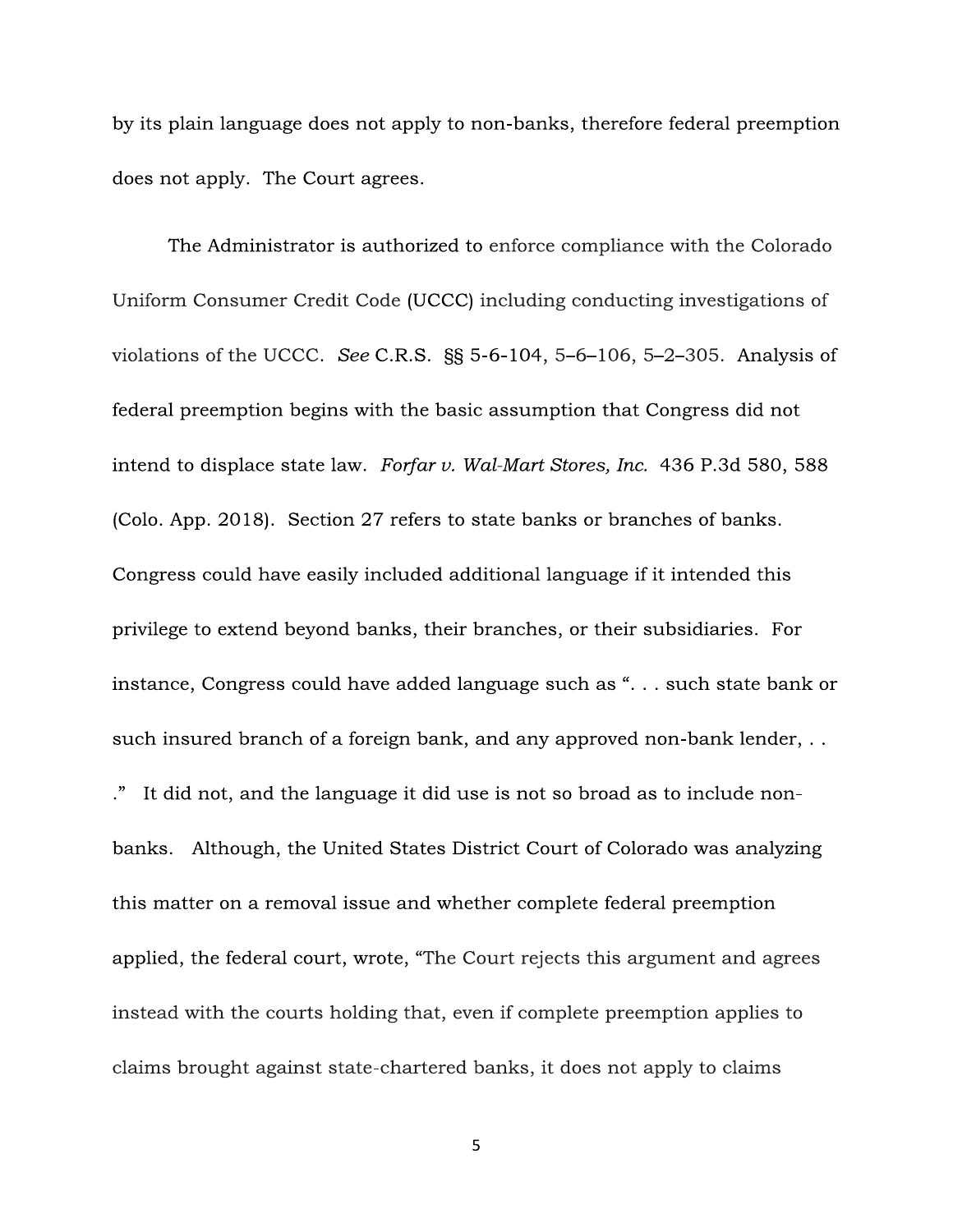against non-bank entities. The statute at issue refers only to the lending powers of a "State bank or such insured branch of a foreign bank" and does not make any reference to non-bank entities." Meade v. Marlette Funding, LLC, 17-CV-00575-PAB-MJW, 2018 WL 1417706 at \*3.

Additionally, "The National Bank Act, expressly permits national banks to charge on any loan . . . interest at the rate allowed by the laws of the state, Territory, or District where the bank is located." Madden 786 F. 3d at 250. (internal citations omitted). However, the privilege is limited to national banks because extending NBA preemption to third parties would be an overly broad application of the NBA. Id. at  $251$ . "[E]xtending those protections to third parties would create an end-run around usury laws for non-national bank entities." Id. at 252. While Defendants and *amici* are adamant in their disagreement with *Madden*, this Court finds its analysis under the NBA to be persuasive and applicable to this matter and analysis of Section 27. "Generally, similar language should be interpreted in the same manner, unless the context requires different interpretation." Stoorman v. Greenwood Trust Co., 908 P.2d 133, 135 (Colo. 1995) (interpreting the terms "interest" or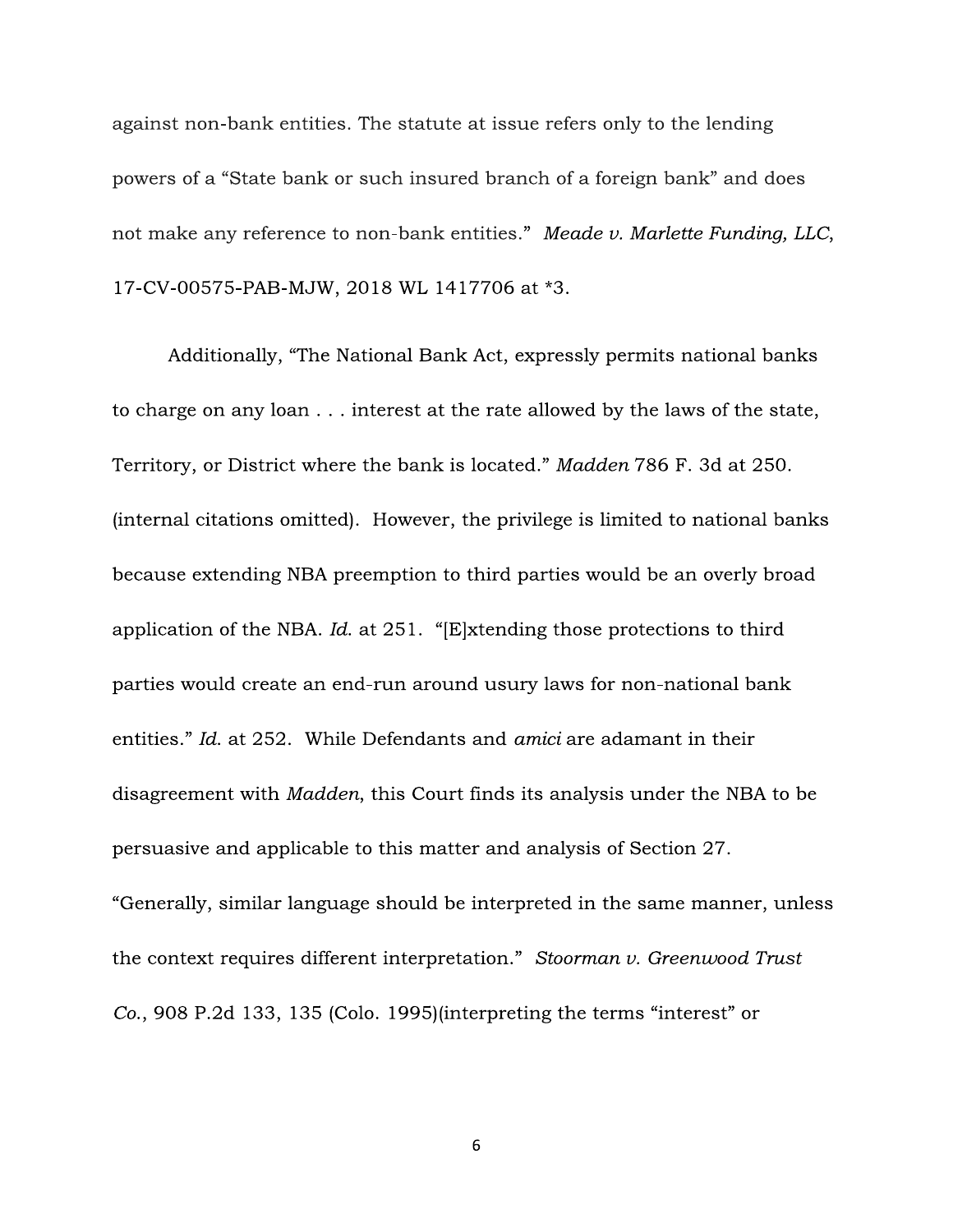"interest rate" in the NBA and Depository Institutions Deregulation and Monetary Control Act also known as Federal Deposit Insurance Act.)

Considering the above, the Court agrees with Plaintiff that Section 27 applies to state banks and does not extend the privilege of interest exportation to non-banks such as Marlette and other defendant trust banks.

#### **Valid When Made Doctrine**

Defendants argue that under the "Valid When Made" doctrine, if the loan with its interest rate was valid when made by CRB, then it was valid when transferred to a non-bank entity such as Marlette. The parties debate whether Valid When Made is an established banking doctrine. Plaintiff argues that it is simply a doctrine, not a rule, and, further, that it is not a "cardinal rule." Mot. at 10. Defendants, of course, argue that it is long established and has been a guiding principle of banking for over a hundred years. See Nichols v. Fearson, 32 U.S.103 (1833). Interestingly, however, the question presented was whether a subsequent transfer of a promissory note rendered the original contract usurious. The Court found that it did not. Id. at 109. However, the argument here does not concern the validity of the original contract upon a transfer, but rather whether the assignee of a loan, regardless of its nature, may charge the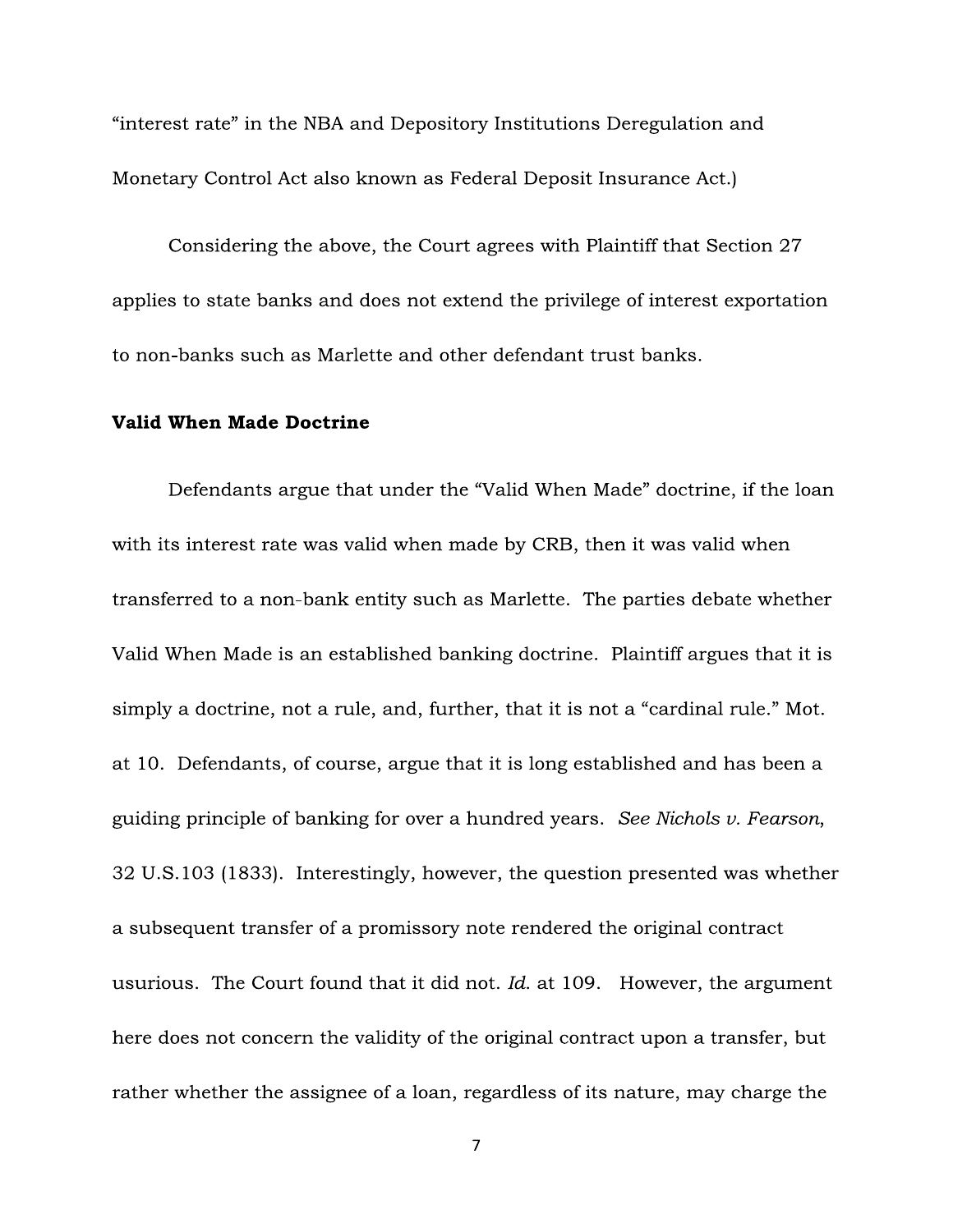interest rate of the assignor so long as the assignor's interest rate was valid. It is debatable, then, whether the version of "Valid When Made" is a cardinal rule greater than a century old. Defendants further argue that the Court should consider the doctrine when reviewing Section 27 because, "Congress has understood for centuries that the right to make a loan must include the right to sell a loan, and Section 27 must be construed in light of that legislative understanding." Resp. at p. 9. However, in this Court's view, Section 27 is clear in that it applies to banks, and therefore, resort to interpretive rules of statutory construction is unnecessary. See State Board of Equalization v. American Airlines, Inc., 773 P.2d 1033, 1040 (Colo. 1989). Additionally, with that background in mind, Congress, nevertheless, did not make even the simplest modification to the statute that would have put this issue to rest. As stated above, Congress could have included language such as "or third party" or "approved non-banks," however, Section 27 only states, ". . . State-chartered insured depository institutions, including insured savings banks, or insured branches of foreign banks with respect to interest rates . . ." The Court reads Section 27 to limit interest rate exportation rights to banks and does not include non-banks.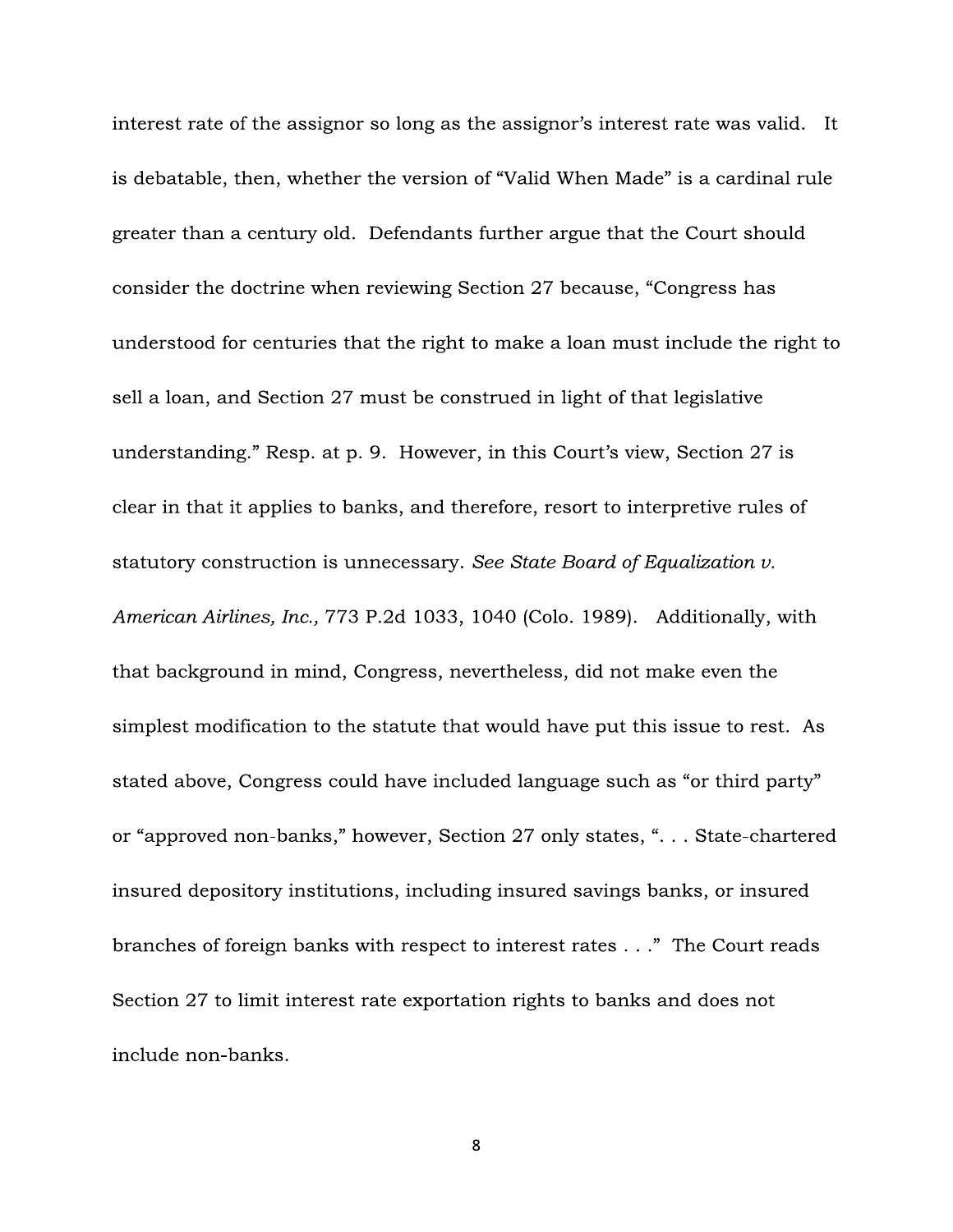Further, the Valid When Made doctrine implies that the first transaction was valid. This question is explored further in the Court's Order regarding summary judgment, but suffice it to say, if Marlette were the "true lender," then the interest rates associated with the loans in question were invalid in the first instance under Colorado usury law.

#### **Additional Arguments:**

Defendants also argue that both the Federal Deposit Insurance Corporation ("FDIC") and Comptroller of the Currency ("OCC,") endorse their position, reject Madden, and have proposed rule changes to Congress. While the Court accepts that these federal agencies are entitled to some deference, the fact is that the rule proposals are not yet law and the Court is not obligated to follow their proposals.

Regarding claim preemption, the Court agrees with Plaintiff that its claims are not preempted because Defendant-Intervenor CRB, of course, can assign loans to other banks with interest rates greater than those allowed by Colorado, or discount the loans if assigned to non-banks. Thus, Colorado law, does not prevent or significantly interfere with the bank's exercise of its powers. See Barnett Bank of Marion Cty., N.A. v. Nelson, 517 U.S. 25, 33 (1996).

9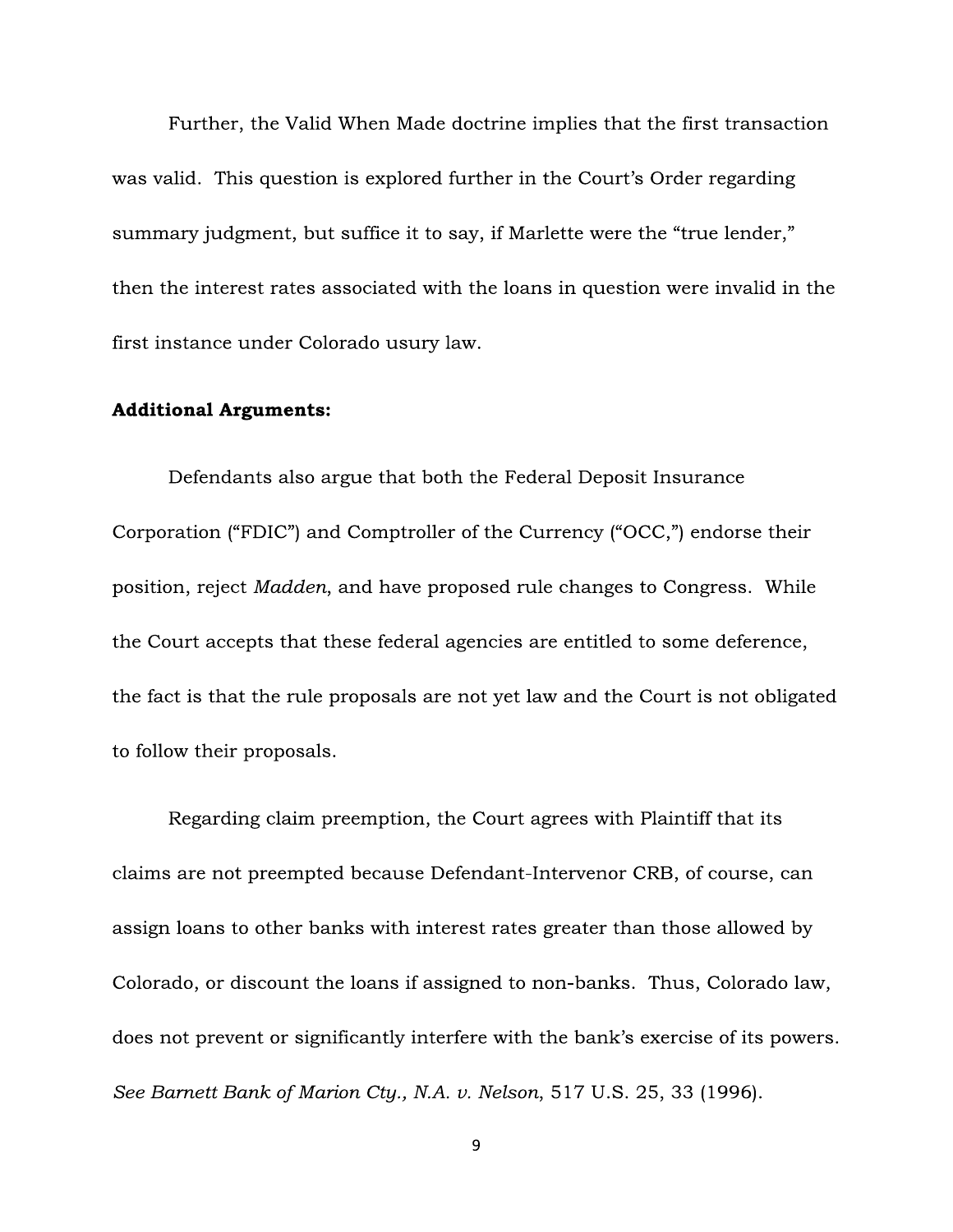Regarding Defendants' constitutional arguments, the Court again agrees with Plaintiff that this Court's interpretation of Section 27, does not violate the

Dormant Commerce Clause and Contracts Clause.

"Although the Supremacy Clause demands that state law yield to federal law, neither federal supremacy nor any other principle of federal law requires that a state court's interpretation of federal law give way to a federal court's interpretation other than that of the United States Supreme Court; thus, Colorado Supreme Court is not bound by decisions of the lower federal courts."

Hill v. Thomas, 973 P.2d 1246 (Colo. 1999).

This Court simply reads Section 27 to plainly exclude non-banks

and, assuming that is correct, this interpretation and Colorado's usury

statute, C.R.S. § 5-2-201, are not at odds with federal law.

### **CONCLUSION:**

Accordingly, in light of the above, Plaintiff's Motion is Granted and the Court holds that the non-bank purchasers are prohibited under C.R.S. § 5-2-201 from charging interest rates in the designated loans in excess of Colorado's interest caps and, further, that CRB cannot export its interest rate to a nonbank such as Defendant Marlette, and finally, that the statute is not preempted by Section 27.